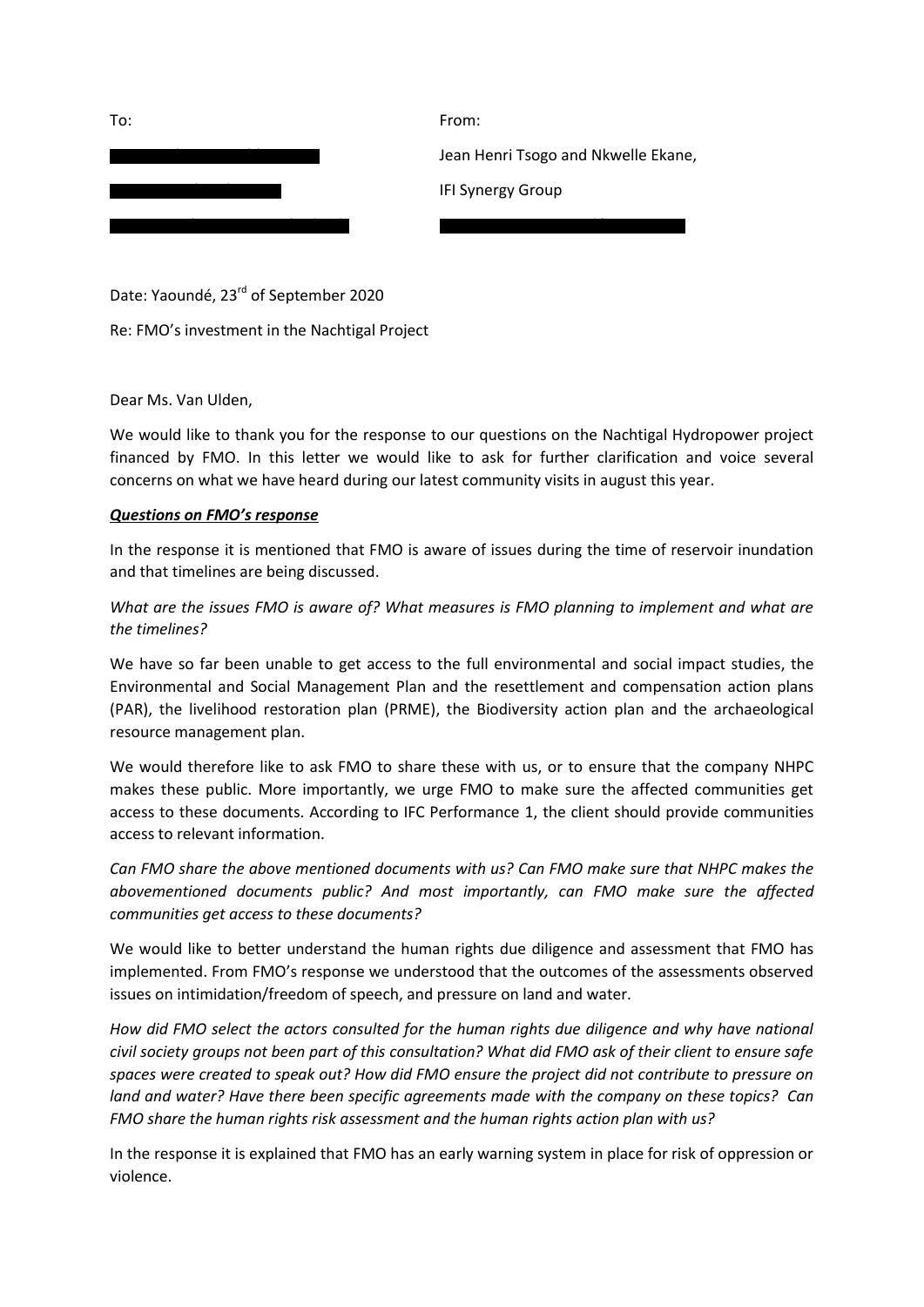*Could FMO clarify how the described engagements with communities differ from or are something extra to the IFC Performance Standards?*

NHPC organized consultation meetings in the communities and with social bodies from 2015 onwards. Communities have been informed about the project, its benefits and the impacts they will suffer. FMO states that the majority of the population was supporting the project.

*How did FMO establish that the majority of the population supported the project? How did FMO verify that community members had access to the needed information, were able to voice concerns in safe spaces, and had enough time to analyse the information they received?*

## *Concerns in the communities*

Community members tell us that NHPC made promises during the consultations that yet to be complied with. For example, NHPC promised to recruit locals to work in the project but so far the percentage of locals working for NHPC is low - young fishermen and sanders are unemployed. We have no access to the information that states agreements on how many locals would be recruited by NHPC, and neither do the communities. Furthermore, NHPC promised to asphalt roads. However, NHPC does not have the capacity to asphalt roads, and communities now understand these promises as manipulation.

During consultations, the population has been overwhelmed by officials in their communities. Community members did not have the impression that they had anything to say about what was going to happen. During our community visits, in 2019 and august 2020, the most pressing concern voiced by communities was compensation. Community members did not have any room to negotiate or disagree with what had been offered to them. Furthermore, several community members complain that during the inventory of properties, as well as during the payment of compensation, they were absent. Fisherfolks report that they are still waiting to receive compensation, even though they already lost access to fishing grounds. Many fisherfolks as well as fishmongers feel that the promised compensation is too low. Additionally, loss of access to clean water, sacred sites, and Djansang (medicinal plants) from the forest can not easily be compensated with money. IFC Performance Standard 5 requires the project to improve, or restore the livelihoods and standards of (economically) displaced persons. The current situation that community members are in are a degradation of their livelihood.

According to the information we received in different communities during our visits, communities are indeed aware of the grievance mechanism put in place by NHPC. However, the mechanism so far has not delivered any resolutions. Several letters have been sent to NHPC with complaints on the compensation process. Other than a confirmation of receipt, none of these complaints letters have been replied to. Communities have not been made aware of the existence of FMO's grievance mechanism.

We ask FMO to provide us with further clarifications on the questions asked above. Furthermore, we urge FMO to use their existing leverage in the project to ensure the demands of the communities are met:

- Meet NHPC's original commitment to allow former sand quarry restorers to sell food at the dam construction sites;
- Recruit local youth as laborers, drivers or technicians in the dam construction project;
- Clearly outline the participatory process of reconversion of fishermen, sandblasters and fishmongers within the framework of the dam project;